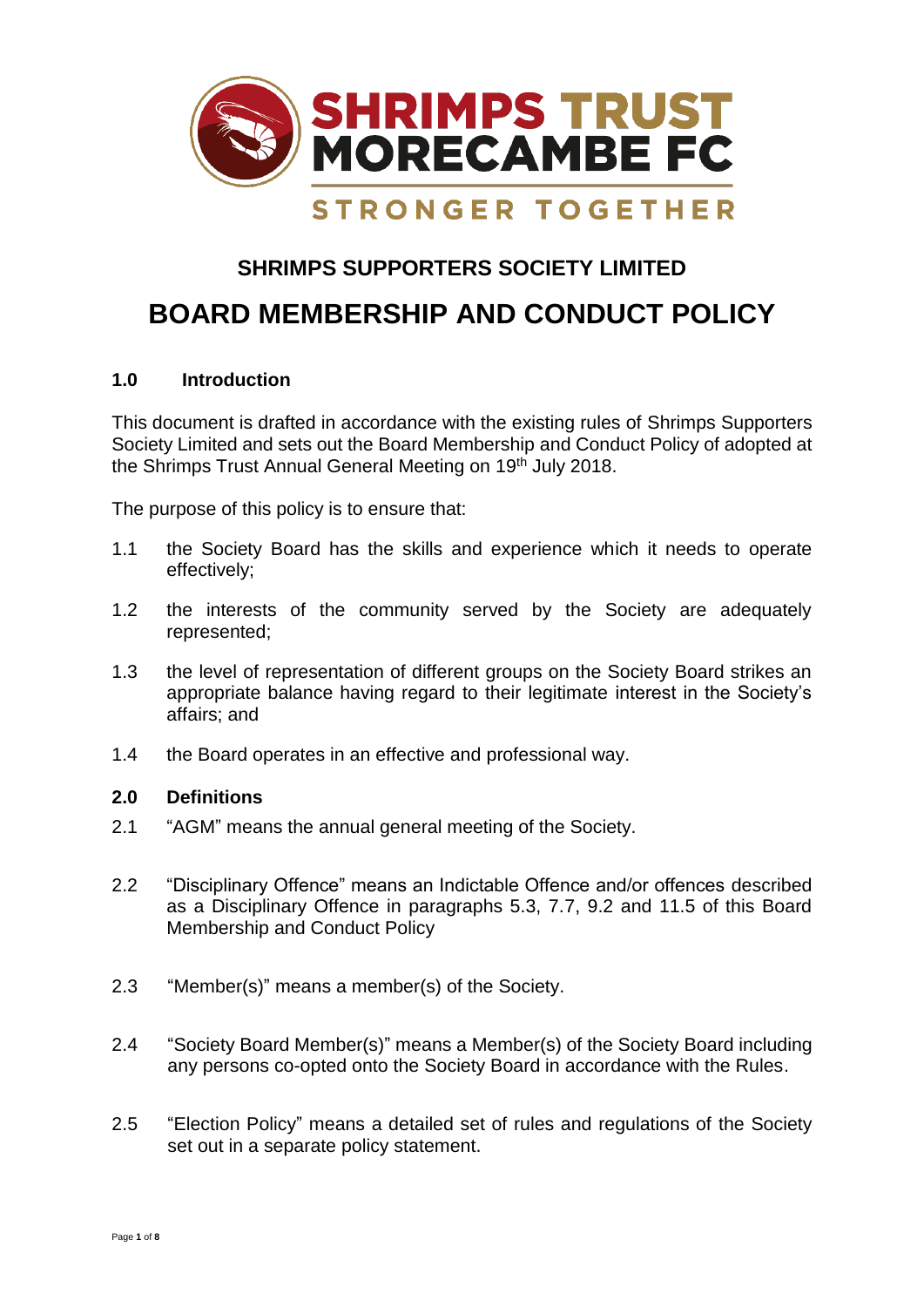- 2.6 "Board Membership and Conduct Policy" means the terms and conditions laid out in this document.
- 2.7 "Co-opted Member(s)" means a person(s) who and has/have been elected to the Society Board by Board Directors but not elected by the Members.
- 2.8 "Indictable Offence" means a criminal offence (other than a spent conviction as defined by the Rehabilitation of Offenders Act 1974) for dishonesty, fraud or dealing in drugs.
- 2.9 "Rules" means the rules and regulations of the Society laid out in the separate Rules document.
- 2.10 "Secretary" means the secretary of the Society.
- 2.11 "Treasurer" means the elected treasurer of the Society.
- 2.12 "Society" means Shrimps Supporters' Society Limited (also known as Shrimps Trust).
- 2.13 "Society Board" means the elected Board of the Society including any co-opted Society Board Members.

#### **3.0 Election of members**

- 3.1 The Society Board shall comprise not less than 6 and note more than 12 Society Board Members.
- 3.2 Eight weeks before the AGM in each year the Secretary shall invite nominations for candidates to replace those elected members of the Society Board who are resigning at the AGM and/or to increase the number of Board Directors subject to the provisions of 3.1 above
- 3.3 Elections shall be governed in accordance with the Election Policy.

#### **4.0 Co-opted members**

4.1 The Board shall have power to co-opt up to 5 additional Society Board Members at its discretion. Co-opted Members may be co-opted to either fill a casual vacancy on the Society Board in accordance with Rule 66 of the Rules or as external directors in accordance with Rule 67 of the Rules. Co-opted Members may have a specialist knowledge or specific skills required or attributes which the elected Board members feel would be beneficial to have on the Board. Also Members may be co-opted on the basis of their ability to fill those roles on the Board which remain vacant at any one time to ensure that the aims and objectives of the Society are met provided that elected Board Directors are not outnumbered by Co-opted Members.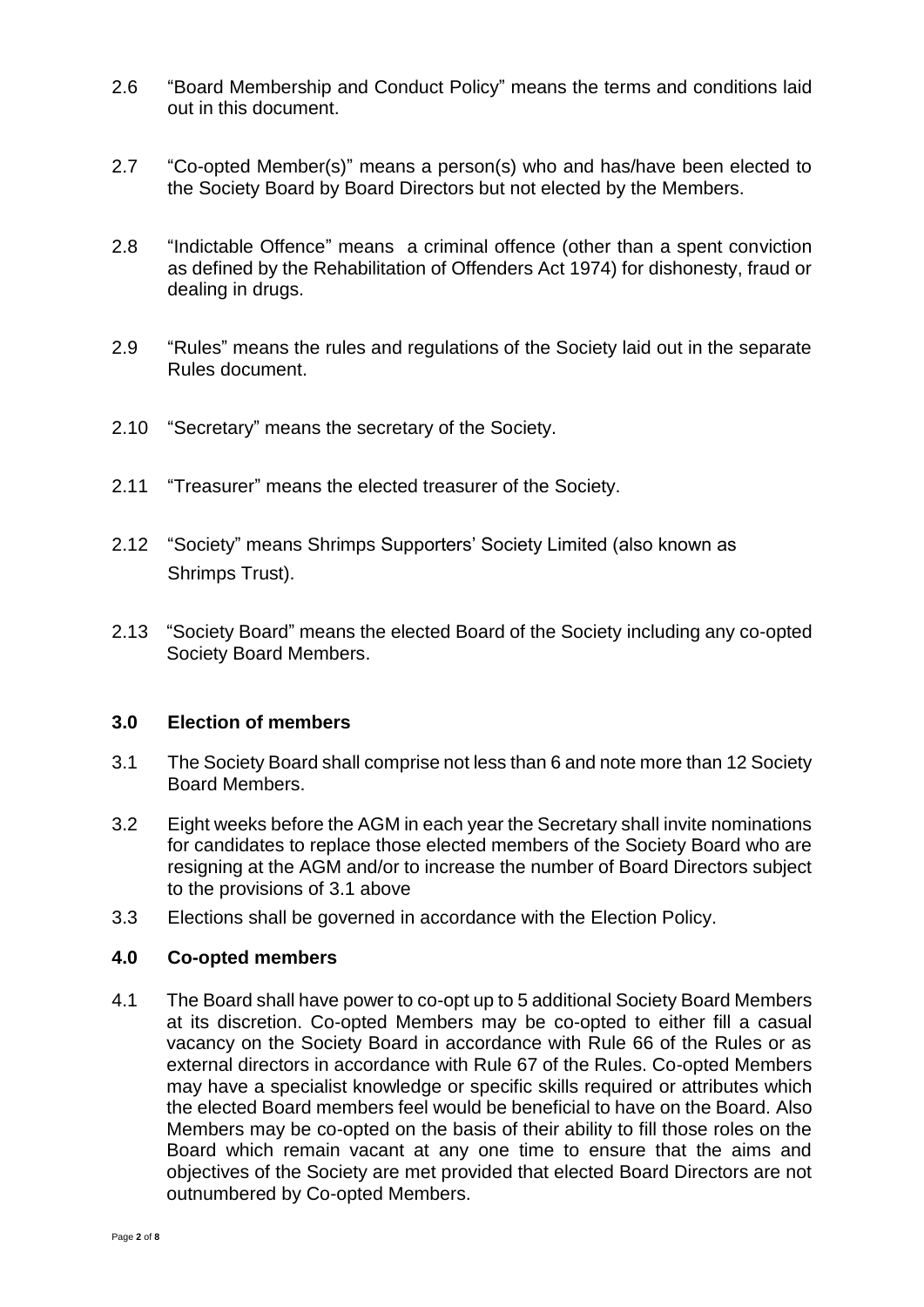- 4.2 The co-option of an additional Society Board Member shall be by resolution at any meeting of the Society Board at which two thirds of those present vote in favour. Co-opted Members of the Society Board will serve until the next AGM and may then either stand for election to the Society Board or seek a further period of co-option.
- 4.3 Co-opted Board members may not serve on a disciplinary committee

#### **5.0 Principles of Board Membership**

- 5.1 All members of the Society Board, whether elected or otherwise, must be members of the Society and in exercising their duty must at all times have in mind the aims and objectives of the Society.
- 5.2 With the exception of Co-opted Members co-opted onto the Society Board under Rule 67 of the Rules, all members of the Society Board must abide by decisions of the majority of them and take all such steps as are necessary or desirable to give effect to such decisions. Society Board members are expected to adhere to the principles of collective responsibility.
- 5.3 In particular, It shall be considered a disciplinary offence for a Society Board member to publicly criticise or to otherwise undermine any decision or policy of the Board.
- 5.4 It is expected that once decisions have been made by the Board, members in disagreement with them accept the decision as the settled view of the Board, with items already determined only being reconsidered in the light of new information or significantly changed circumstances.
- 5.5 The Society Board may by majority vote determine that Society Board members are not bound by collective responsibility in respect of any particular matter in which case the above shall not apply.
- 5.6 Society Board members shall not act in any way calculated to bring the Society into disrepute.
- 5.7 The Society shall maintain in force bank mandates which require that any cheque issued by the Society must bear the signature of two Society Board members.
- 5.8 No person can be a member of the Board:
	- 5.8.1 (with the exception of Co-opted Members, co-opted onto the Society Board under rule [67] of the Rules) who ceases to be a Member of the **Society**
	- 5.8.2 who has been a member of the Board for 12 consecutive years
	- 5.8.3 who is subject to a bankruptcy order or has in place a composition with their creditors;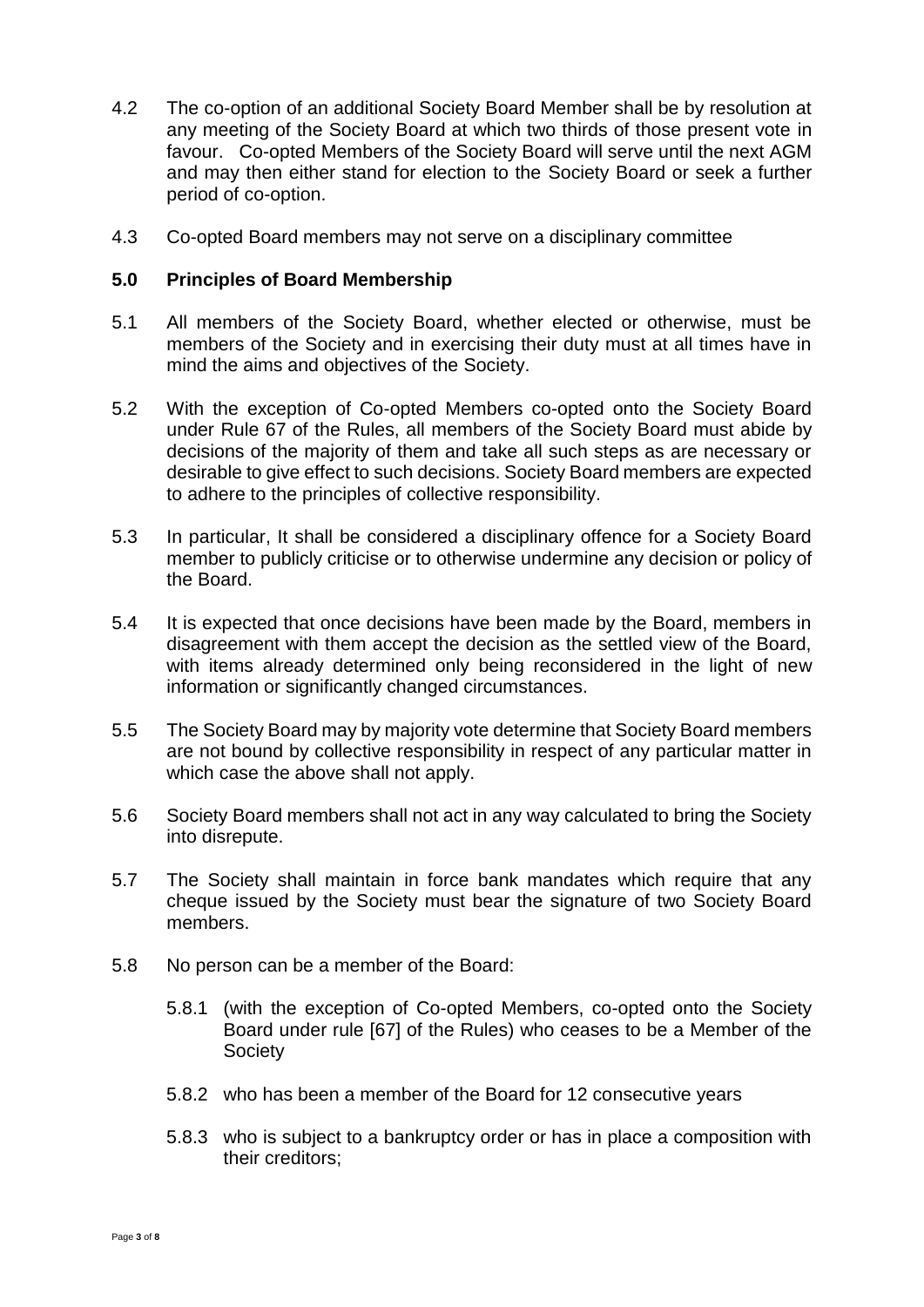- 5.8.4 who is subject to a disqualification order made under the Company Directors Disqualification Act 1986;
- 5.8.5 who fails to abide by any rules for the conduct of elections made by the Board;
- 5.8.6 who is removed from office in accordance with the disciplinary process set out in paragraph 6 below;
- 5.8.7 in relation to whom a registered medical practitioner who is treating them gives a written opinion to the Society stating that they have become physically or mentally incapable of acting as a Director and may remain so for more than three months;
- 5.9 Any member of the Board who:
	- 5.9.1 ceases to comply with the criteria set out in this Board Membership and Conduct Policy; or
	- 5.9.2 (with the exception of Co-opted Members co-opted onto the Society Board under Rule 67 of the Rules) ceases to be a Member; or
	- 5.9.3 resigns

is to vacate the office of Board member

5.10 Any member of the Board who

5.10.1 fails without good cause to attend 3 consecutive Board meetings; or

5.10.2 fails without good cause to participate in board training

is to vacate the office of Board member if required to do so by a majority of the other Board members.

#### **6.0 Disciplinary Process**

- 6.1 Where any Board member is deemed by a majority of the Board to have committed a Disciplinary Offence as defined in this document or has otherwise acted in a way which a majority of the Board believe is in contrast to the spirit of this document or the Rules, they shall be at liberty to constitute a Disciplinary Committee ("the Disciplinary Committee") to determine the facts and take such measures as the committee sees fit. If the Board decides to constitute a Disciplinary Committee the Board Member(s) concerned will be suspended until the Disciplinary Committee meets and shall not be entitled to vote nor attend Board meetings for the period of suspension
- 6.2 The Disciplinary Committee will consist of the then Chair and Vice-Chair of the Board unless one or both of them is the subject of the disciplinary action, in which case another member of the Board will be selected by the Board as Chair of the Committee and he/she shall have the casting vote if necessary. In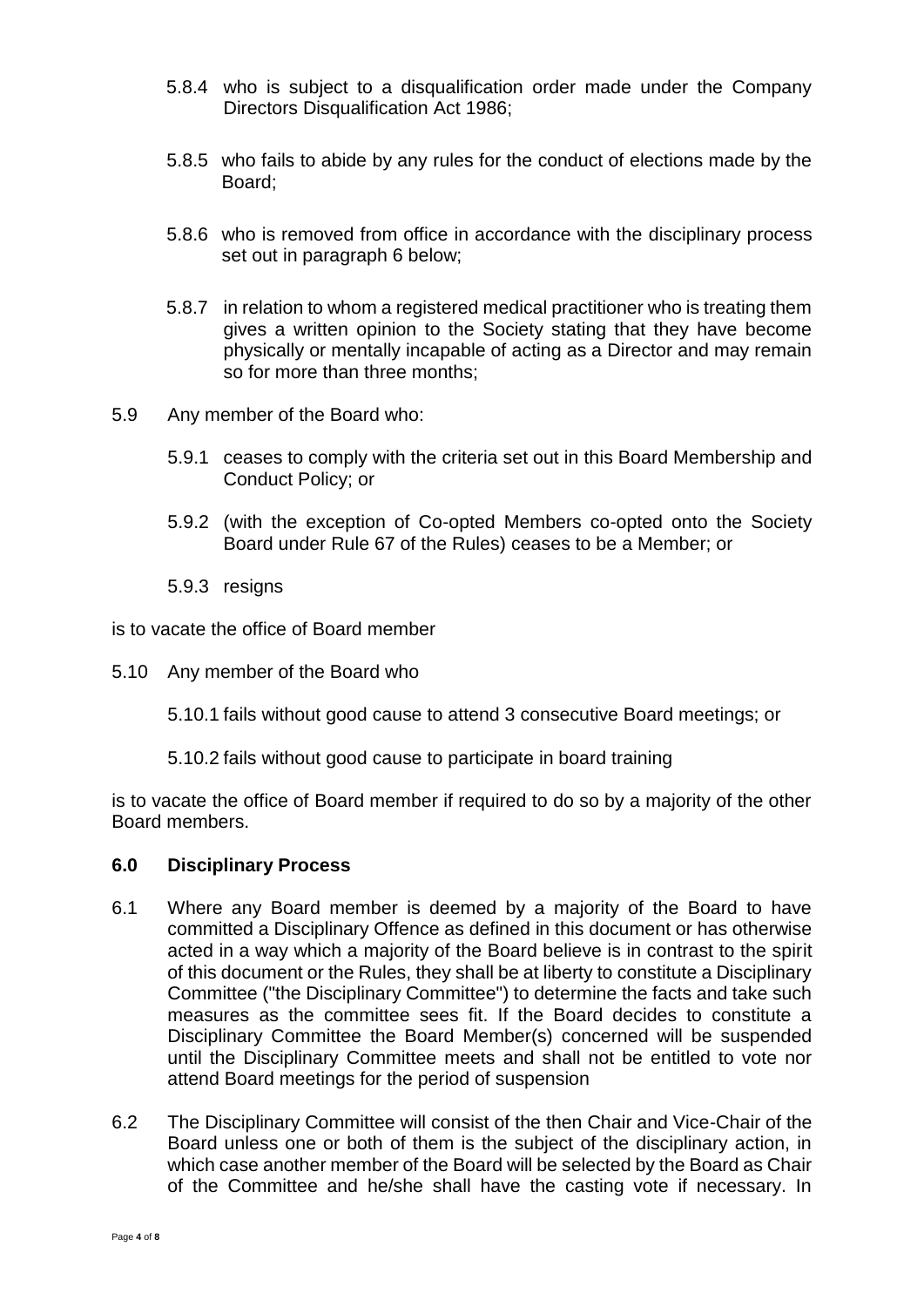addition up to 3 but no less than 2 other Board members (who shall not be the subject of the disciplinary action) shall sit on the Disciplinary Committee.

- 6.3 Either the Society Board or the members who are the subject of the hearing may request for an independent member to join the Committee. The Independent member will be selected on the basis of mutual agreement, and shall for the avoidance of doubt not be someone who has served with any of the subjects of the hearing on any board or committee and shall ideally not be a member of the Society itself.
- 6.4 In the event that it is not possible to agree the identity of the Independent member, Supporters Direct will select the Independent member.
- 6.5 All incidental expenses for Independent members shall be met by the Society.
- 6.6 The Disciplinary Committee shall meet as soon as is practicable (where possible within 7 days) after the Board meeting which constituted the Disciplinary Committee and shall invite the member concerned to attend or submit his/her version of events and/or mitigating circumstances. The Disciplinary Committee shall act honestly and equitably in assessing the facts of the disciplinary case before it and may impose such sanction as it sees fit, including for example, dismissal; further suspension to allow more facts to be gathered, after which a further meeting of the Disciplinary Committee shall be held; censure or warning. If appropriate the Disciplinary Committee may choose to impose no sanction. If the member concerned fails to either attend or submit his or her version of events and/or mitigating circumstances as envisaged above the Disciplinary Committee can proceed and make such inferences as it sees fit from such non-attendance or non-submission.
- 6.7 The Board member subject to the disciplinary hearing may appeal against the decision of the Disciplinary Committee within 7 days of being notified of the decision. The appeal must be made to the Society secretary who shall contact Supporters Direct who shall appoint an independent organisation such as Cooperatives UK whose decision will be binding on all parties. The appeal will take place as soon as possible after the member concerned has requested it, and no later than 28 days following the date of receipt of the appeal. As the Independent organisation is independent of the Society there will be no further right of appeal by any party.
- 6.8 The final decision will be communicated to members only after the conclusion of the appeal, or when the date for the lodging of an appeal has passed without such appeal being lodged. The Secretary will be responsible for communicating the decision, and no members of the disciplinary committee shall make any comment about the proceedings publicly.

# 7.0 **Board Procedure**

7.1 The newly elected Board (after each AGM and not merely the first AGM) shall meet to select from amongst themselves a Chair, a Vice Chair, a Treasurer and a head for such sub-committees as the Board shall determine from time to time, having due regard to the roles and responsibilities prescribed for each of the positions and the skills and abilities of the members of the newly elected Board. The Society Secretary shall be appointed by the Society Board. As soon as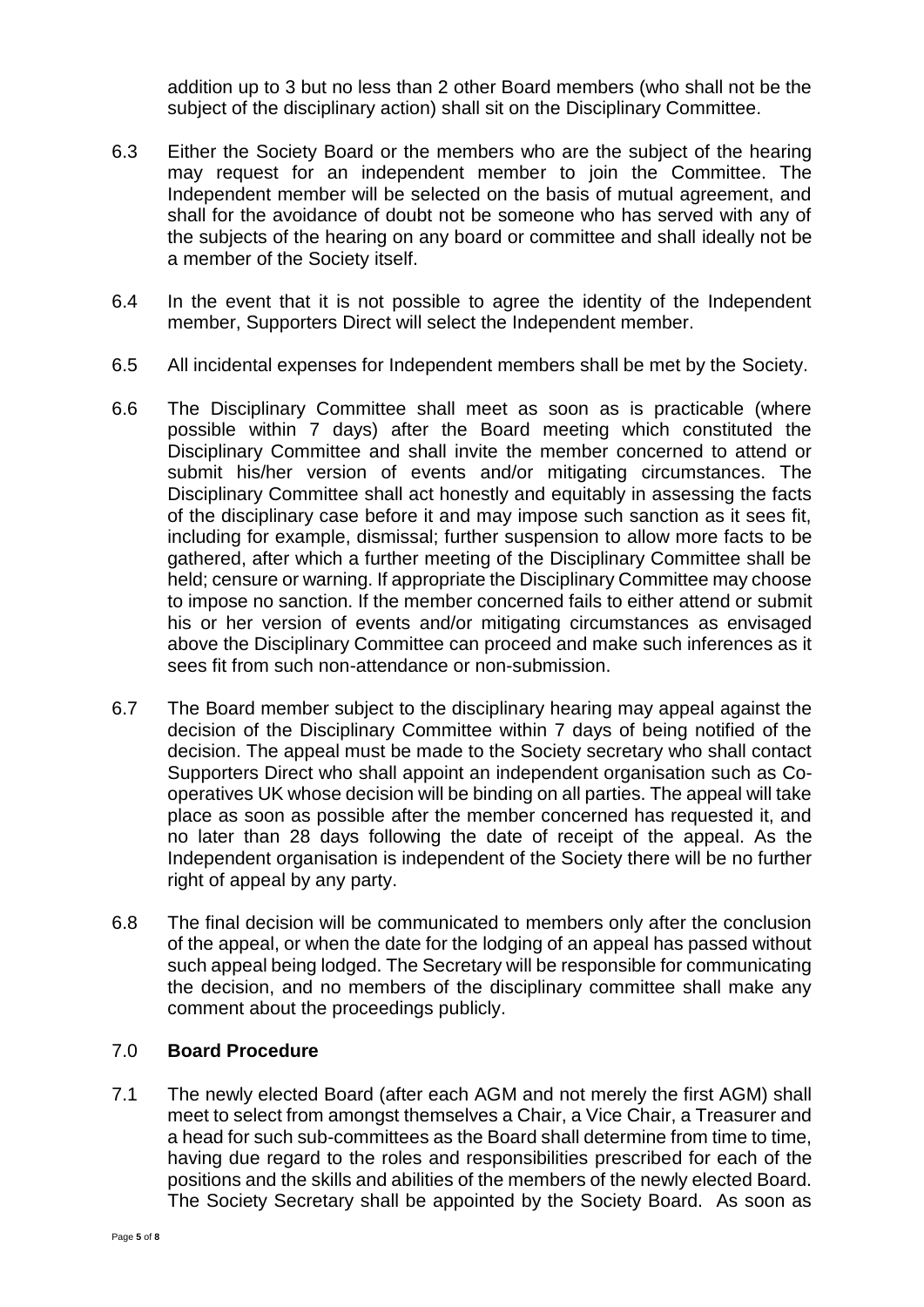practicable the names and roles of the new Board should be posted on the Society's website and sent out to members.

- 7.2 As per rule 59 of the Model Rules for the Society, Society Board Members will normally serve for periods of *2* years in accordance with this Board Membership and Conduct Policy after which time they may stand for re-election. Co-opted Society Board members may be re-appointed for a further period subject to the Rules and this Board Membership and Conduct Policy.
- 7.3 At the second annual general meeting of the Society half of the members of the Board first elected by the members (to be chosen by lot) will resign from office. Thereafter the half of the members of the Board elected by the members who have served the longest at the date of the annual general meeting each year will resign. If at any time there is an uneven number of elected directors, the Board shall decide the number of elected directors to resign in accordance with this paragraph, which shall be approximately half of the total number.
- 7.4 Vacancies arising amongst the Society Board Members elected by the members will be dealt with as follows.
	- 7.4.1 If a vacancy caused by retirement or removal is not filled at the general meeting at which they retire or are removed, the vacancy may be filled by the Board
	- 7.4.2 A vacancy occurring by death or resignation may be filled by the Board.
	- 7.4.3 In each case the member appointed to fill the vacancy is to retire at the next annual general meeting and the Board will make provision for an election to be held. For the avoidance of doubt the retiring member may stand for re-election at the meeting at which they retire.
- 7.5 With the exception of Co-opted Members co-opted onto the Society Board under Rule 67 of the Rules, Society Board Members will not receive any payment for serving on the Society Board other than the payment of expenses incurred in carrying out their duties.
- 7.6 All information held by the Society is subject to the Confidentiality principles set out below. Any Board member collecting details of new members must ensure that they forward all the correct information and monies to the Treasurer.
- 7.7 Society Board Member(s) must not arrange for or accept any undue or improper favours such as match tickets or gifts from members of staff at any Sporting Club for personal gain. A breach of this rule is a Disciplinary Offence.

# **8.0 Declaration of Interest**

A Director shall declare an interest in any contract or matter in which s/he has a personal, material or financial interest, whether directly or indirectly, and shall not vote in respect of such contract or matter, provided that nothing shall prevent a Member voting in respect of her/his terms and conditions of employment or any associated matter. A breach of this rule will result a disciplinary procedure.

# **9.0 Confidentiality and Collective Responsibility**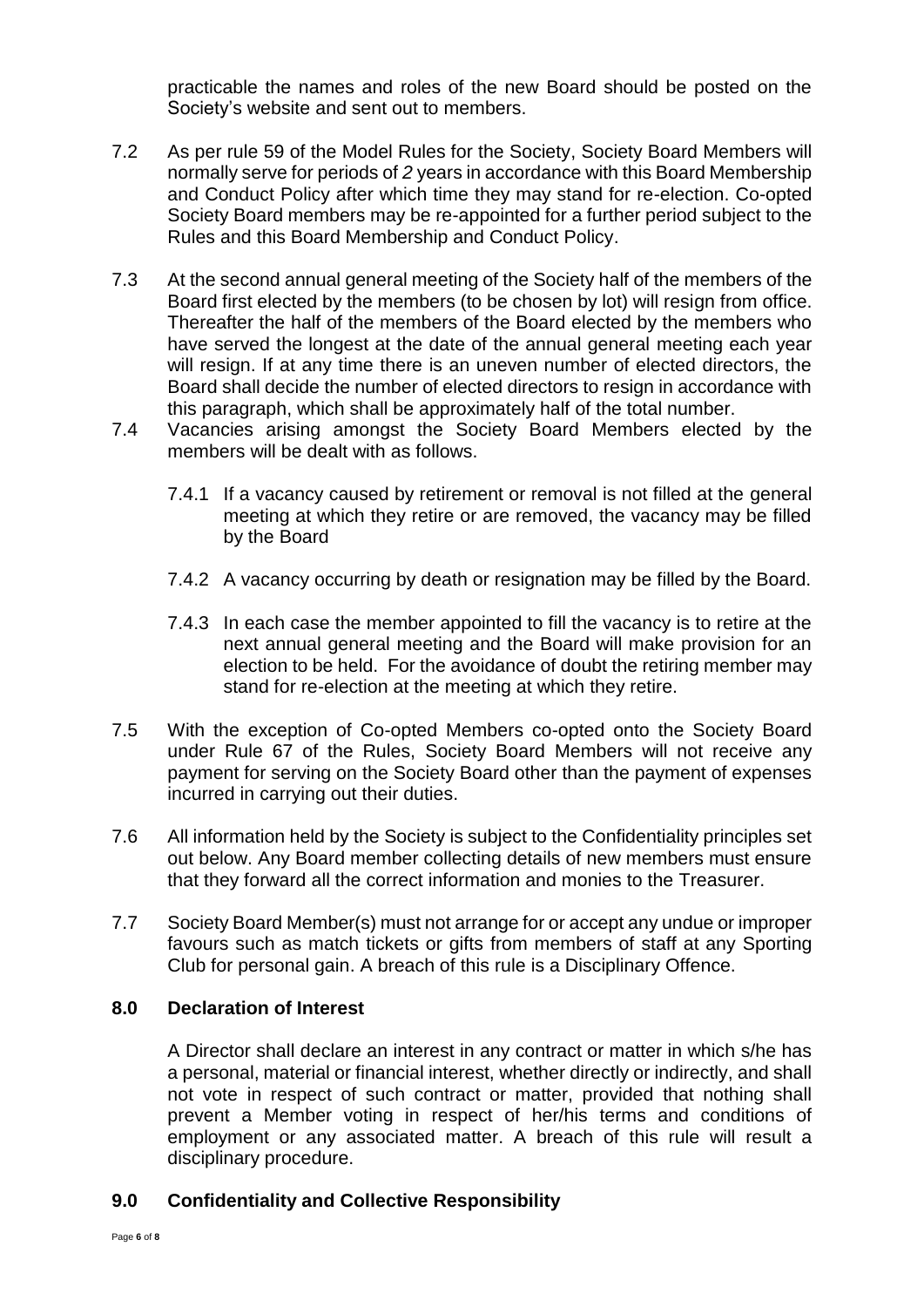- 9.1 Members of the Board acknowledge that discussions at Society Board Meetings are strictly confidential save where expressly stated not to be, and save for official reports of meetings, such as publication of approved minutes. With the exception of those circumstances set out below, all Board members shall keep all such discussions or information strictly private and confidential.
- 9.2 The confidentiality provisions shall not apply where a Board member is asked to co-operate with any statutory or regulatory body and should not stifle due and proper debate on issues within the confines of Board meetings or discussions between Board members conducted in confidence.

For the avoidance of doubt the confidentiality provisions above remain in force even after a member is no longer serving on the Society Board. Breach of the confidentiality provisions is a Disciplinary Offence.

- 9.3 Only persons authorised by the Society Board may act as spokespersons for the Society. Society Board Members who are not authorised as spokespersons have a duty to ensure that their public statements (including on electronic media) do not conflict with the policy agreed by the Society Board.
- 9.4 Where a Society Board Member is also a director or officer of a separate company or corporate entity in which the Society has an interest ("the other company"), that Society Board Member shall be bound by the duty of confidentiality to the Society and to the other company. It shall be the duty of the Society Board to put in place:

9.4.1 arrangements for the transmission of information between the Society and the other company; and

9.4.2 a statement of the duties of the Society Board Member within those arrangements.

9.5 A person who ceases to be a Society Board Member shall as soon as reasonably possible return to the Society Board all documents and electronic records held by that Society Board Member which have been held in conjunction with that person's duties as a Society Board Member. Should those effects be not returned, the Society is authorised to involve outside agencies to secure their recovery, up to and including considering the failure to return such effects as unlawful possession of the Society's property.

# **10.0 Officers**

10.1 The Society Board shall elect from among their own number a chair, treasurer and such other officers as they may from time to time decide. These officers shall have such duties and rights as may be bestowed on them by the Society Board or by statute and any officer appointed may be removed by the Society Board. A serving officer who is not re-elected to the Society Board at the annual general meeting shall nevertheless continue to perform interim duties solely to ensure normal administrative functions are undertaken to maintain the Society's operations until the first Society Board meeting following the annual general meeting when a successor can be appointed. For the avoidance of